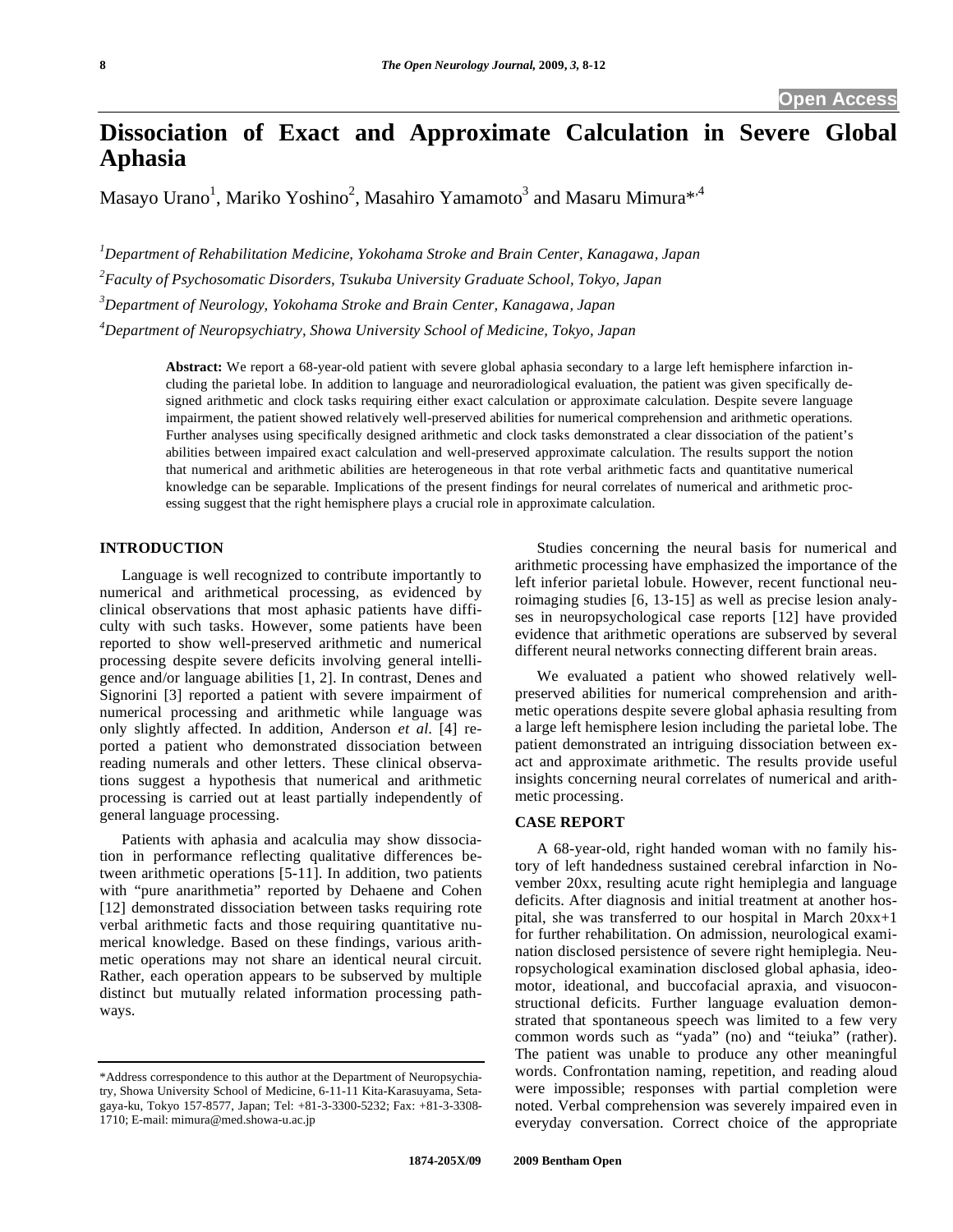word from two alternatives presented auditorily or visually occurred at a chance level only.

 In contrast to the severe language deficits, verbal comprehension of numerals was relatively spared even from the beginning. From money on a table she was able to pick up an amount equal in value to a verbally announced sum. She was able to carry out actions at a given time by watching a clock; moreover, her family as well as the nursing staff concluded that she was aware of appointments although she did not explicitly refer to them. Arithmetic performance as evaluated with the Western Aphasia Battery (WAB) was 3/3 for simple addition tasks and 2/3 for simple subtraction tasks. However, the patient was unable to read or write numerals.

 T2-weighted magnetic resonance imaging (MRI) on March 21, 20xx+1 demonstrated a large area of high signal intensity including almost all of the left middle cerebral artery territory (Fig. **1**). At the same time point, 99mTc-ECD single-photon emission computed tomography (SPECT) demonstrated significant hypoperfusion of the entire left hemisphere (Fig. **2**).

 The patient's comprehension of numerals was analyzed further as follows.

#### **Quantitative Comprehension of Numerals**

 The patient was asked to pick up a number of tokens as indicated by auditorily presented numbers or visually presented numerals. The correct response rate was 7/10 for auditory presentation and 10/10 for visual presentation.

# **Auditory - Visual Number Matching**

 The patient was asked to point out the Arabic numeral that corresponded to an auditorily presented number. The correct response rate was 7/10.

#### **Chinese Number - Arabic Numeral Matching**

 The patient was asked to respond by pointing to the number on a list of 10 Chinese numbers that corresponded to



in the left middle cerebral artery territory.

a given Arabic numeral. Performance of the opposite task also was tested, pointing to the Arabic numeral among 10 that corresponded to a given Chinese number. The correct response rate was 10/10 for both tasks.

#### **Numerical Semantic Knowledge**

 The patient was asked to answer visually presented multiple-choice questions concerning numerical knowledge such as number of days in a year and number of days in a month. The correct response rate was 5/5.

# **Comparison of Two Numbers**

 The patient was requested to point out the greater of two numbers visually presented as numerals. The correct response rate was 73/80.

 Thus, the patient showed relatively well-preserved abilities for numerical comprehension and arithmetic operations despite severe global aphasia. To analyze her arithmetic processing we further compared performance of exact and approximate arithmetic.



Fig. (2). Single-photon emission computed tomography demonstrated hypoperfusion specially corresponding to the lesion shown by magnetic resonance imaging.

# **METHODS**

# **Arithmetic Task**

 According to Stanescu-Cosson *et al*. [13], the patient was given 20 questions requiring use of one of three rules of arithmetic, i.e., addition, subtraction, or multiplication. Division was not tested because the patient refused solving the problems. The patient was asked to respond by pointing to one of two alternatives presented on a white card. Two conditions were set; exact calculation (E) and approximate calculation (A). Under the E condition (Fig. **3a**), the wrong answer was close to the exact correct answer by 2-3 units. In contrast, under the A condition (Fig. **3b**), the approximate correct answer was a number off by only one unit, and the wrong answer was remote from the correct one (Fig. **3b**). E Fig. (1). Magnetic resonance imaging demonstrated a large lesion and A conditions for each arithmetic operation were tested and A conditions for each arithmetic operation were tested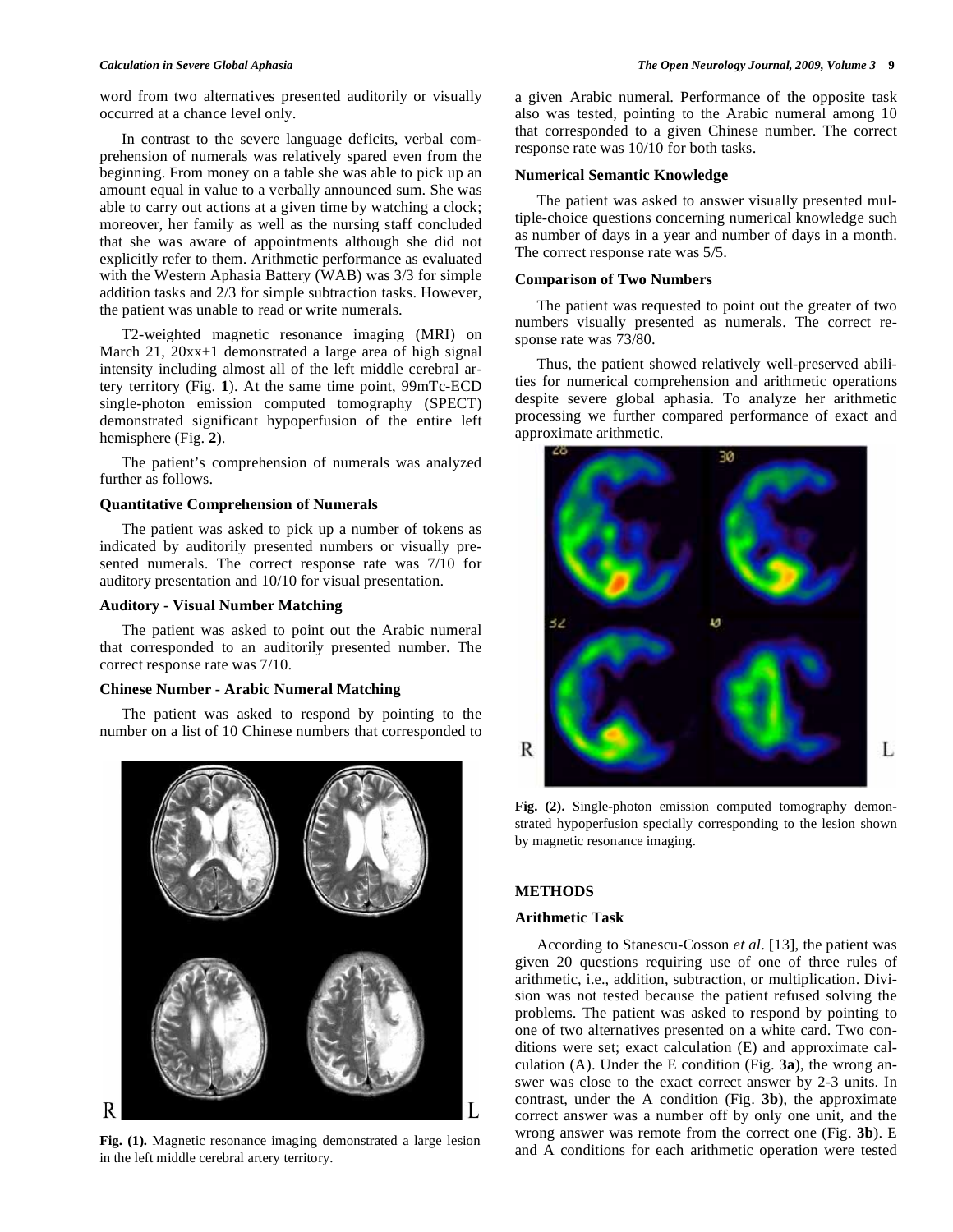# **(a) E condition**

The wrong answer had a value near that of the correct answer.



The two alternative answers were a number off by only one unit, and a number off by a large amount.



**Fig. (3).** Examples of the E (exact) condition (panel **a**) and the A (approximate) condition (panel **b**) for arithmetic tasks.

twice on separate days. Operands ranged from 1 to 9. Questions re-using the same digit (e.g. 2+2, 6+6) were avoided.

#### **Clock Task**

 Two versions of this task were devised. In a digital-toanalog task, the patient was asked to respond by pointing to the one among four alternative analog clocks that indicated the time shown digitally. In the analog-to-digital task the patient was requested to do the opposite, i.e., to choose one of four digital clocks corresponding to an analog clock. For each clock task E and A conditions were set as in the arithmetic task. In the E condition both correct and wrong answers were shown in minutes (e.g., 12: 37, 8: 57), while in the A condition answers were shown as full or half hours (e.g., 6: 00, 12: 30). Twenty questions for each condition of the two clock tasks were given to the patient.

# **RESULTS**

# **Arithmetic Task**

 For addition, performance under E condition was significantly worse than under the A condition [E, 19/40 correct  $(47.5\%)$  vs. A, 36/40 correct (90.0%), chi<sup>2</sup>=16.81, df=1, p<.0001]. Similar results were obtained for subtraction with performance under the E condition being significantly worse [E, 17/40 correct (42.5%) vs. A, 33/40 correct (82.5%),  $\chi$ chi<sup>2</sup>=13.65, df=1, p<.0002]. For multiplication, however, correct responses were similarly limited to a chance rate of occurrence under E and A conditions [E, 20/40 correct  $(50.0\%)$ ; A, 19/40 correct  $(47.5\%)$  correct, chi<sup>2</sup>=0.05, df=1, p>.10] (Fig. **4**).

# **Clock Task**

 For both the digital-to-analog and analog-to-digital tasks, performance under the E condition was significantly worse than under the A condition [digital-to-analog for E, 3/40 correct (7.5%) vs. A, 35/40 correct (87.5%),  $\text{chi}^2$ =51.33, df=1, p<.00001; analog-to-digital for E, 17/40 correct (42.5%) vs.

A, 36/40 correct (90.0%),  $\text{chi}^2$ =20.18, df=1, p<.00001] (Fig. **5**).

# **DISCUSSION**

# **Numeric and Arithmetic Processing**

 In an analysis of numerical and arithmetic processing, Dehaene and Cohen [7] postulated two distinct pathways involving symbolic and magnitude representations (Fig. **6**). The symbolic representation deals with arithmetical operations, transcoding (reading and writing) and memory for digits. Verbalization is essential for symbolic manipulation. In contrast, magnitude representation transfers information from digital to analog form without verbalization, and plays a major role in estimation or comparison of quantities, memory for magnitude, and approximate measurements.

 The present patient had severe language deficits, that interrupted symbolic representation processing of numericals and arithmetic operations. Specifically, the patient showed



**Fig. (4).** Results of the arithmetic task. Performance under the A condition (filled columns) was significantly better than under the E condition (open columns) for addition and subtraction tasks. In contrast, performance of multiplication was similarly poor under A and E conditions. A, approximate; E, exact.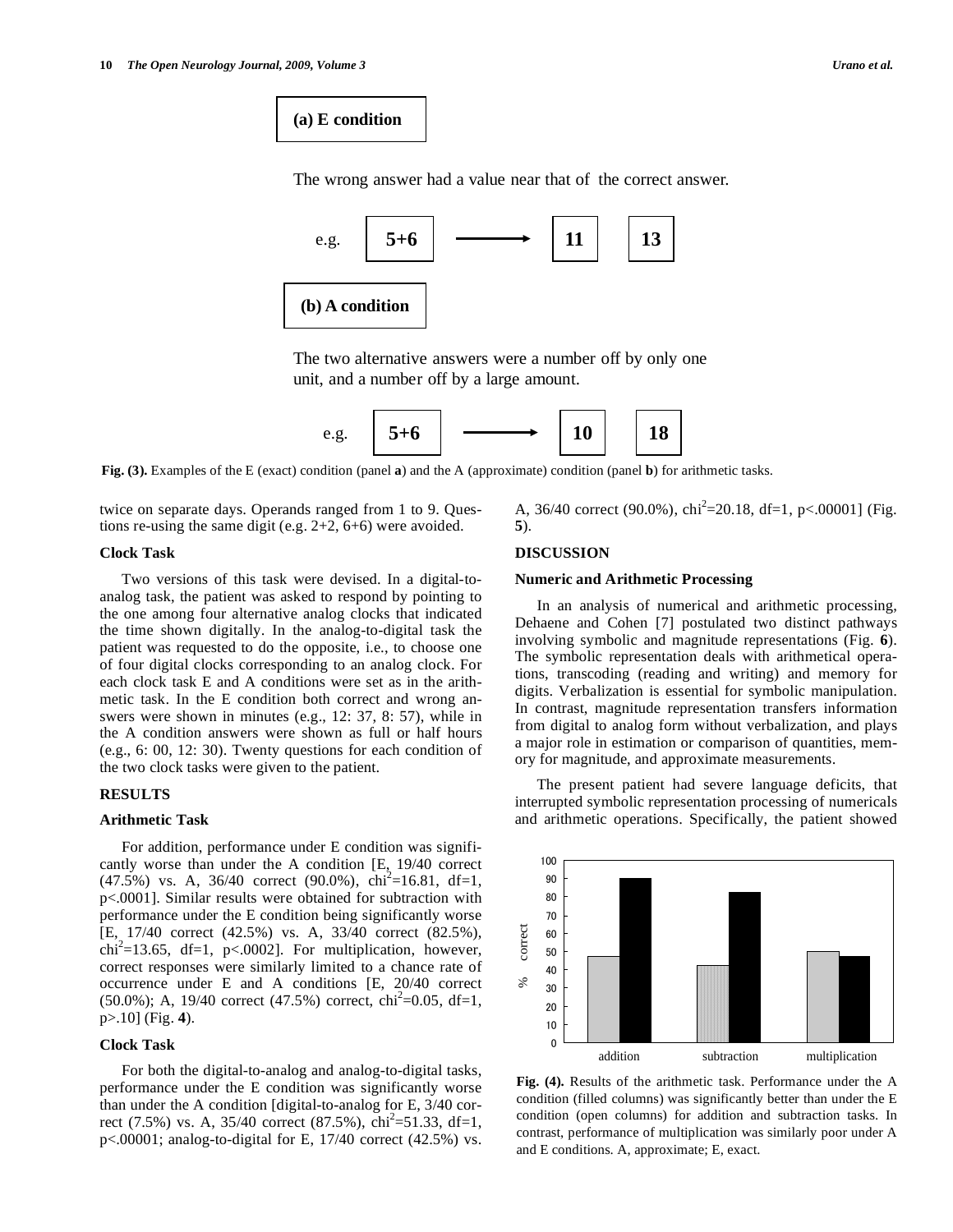

**Fig. (5).** Results of the clock task. For both digital-to-analog and analog-to-digital tasks, performance under the A condition (filled columns) was significantly better than under the E condition (open columns). A, approximate; E, exact.

great difficulty with multiplication under both E and A conditions, and with addition and subtraction under the E condition. According to the above model of Dehaene and Cohen [7], the patient's symbolic representation pathways appeared to have been disrupted for connecting numeral comprehension to numeral production *via* any route of arithmetical operations and for transcoding (reading and writing)(dotted Xs, Fig. **6**).

 On the other hand, the patient showed well-preserved addition and subtraction under the A condition, and also, performed well under the A condition in the clock tasks. These findings suggest that the patient retained ability to estimate quantities provided that mathematical manipulation and transcoding were not involved. More precisely, a pathway (triangles, Fig. **6**) that connects 'digital-to-analog representations' *via* magnitude representation partially supported her numerical abilities and enabled her to compare magnitudes and arrive at estimated answers and approximate measurements.

 Dehaene [16] further revised their symbolic and magnitude representation model to result in a triple-code model, in which Arabic numbers and quantity representation could be processed in both hemispheres while processes requiring access to verbal formats could be subserved only by the left hemisphere. Accordingly, the four rules of arithmetic may involve different types of information processing. Our patient demonstrated dissociated performance between A and E conditions for addition and subtraction, while multiplication showed equally impaired results under both conditions. The results suggest that the patient retained ability to use only arithmetic rules that do not require verbal formats.

# **Neural Substrates of Numerical and Arithmetic Processing**

 As demonstrated by MRI and SPECT, our severely aphasic patient had a large left hemisphere lesion. A natural interpretation of the results would be that her well-preserved magnitude representation system was subserved by the right hemisphere. Recent activation studies performed in healthy normal subjects partially support this notion. Dahaene *et al*. [14] reported that the left hemisphere was activated by multiplication, while comparison of number magnitude produced activation in the right hemisphere. In addition, in functional MRI experiments with a similar paradigm including both A and E conditions in normal arithmetic processing, Dehaene *et al*. [15] and Stanescu-Cosson *et al*. [13] demonstrated leftsided activation under the E condition but right-sided activation under the A condition. Results for the present patient, who was severely aphasic and had a large left-sided lesion, thus are consistent with the results obtained by functional neuroimaging in normal subjects. Studies on a split-brain patient further supported a dissociable role of right-left hemispheres for calculation. Funnel *et al*. [17] reported that the right hemisphere does have some capacity for approxi-



**Fig. (6).** Diagram of information processing for numerals and arithmetics as proposed by Dehaene and Cohen [7], with apparent functional lesions shown for the present patient.